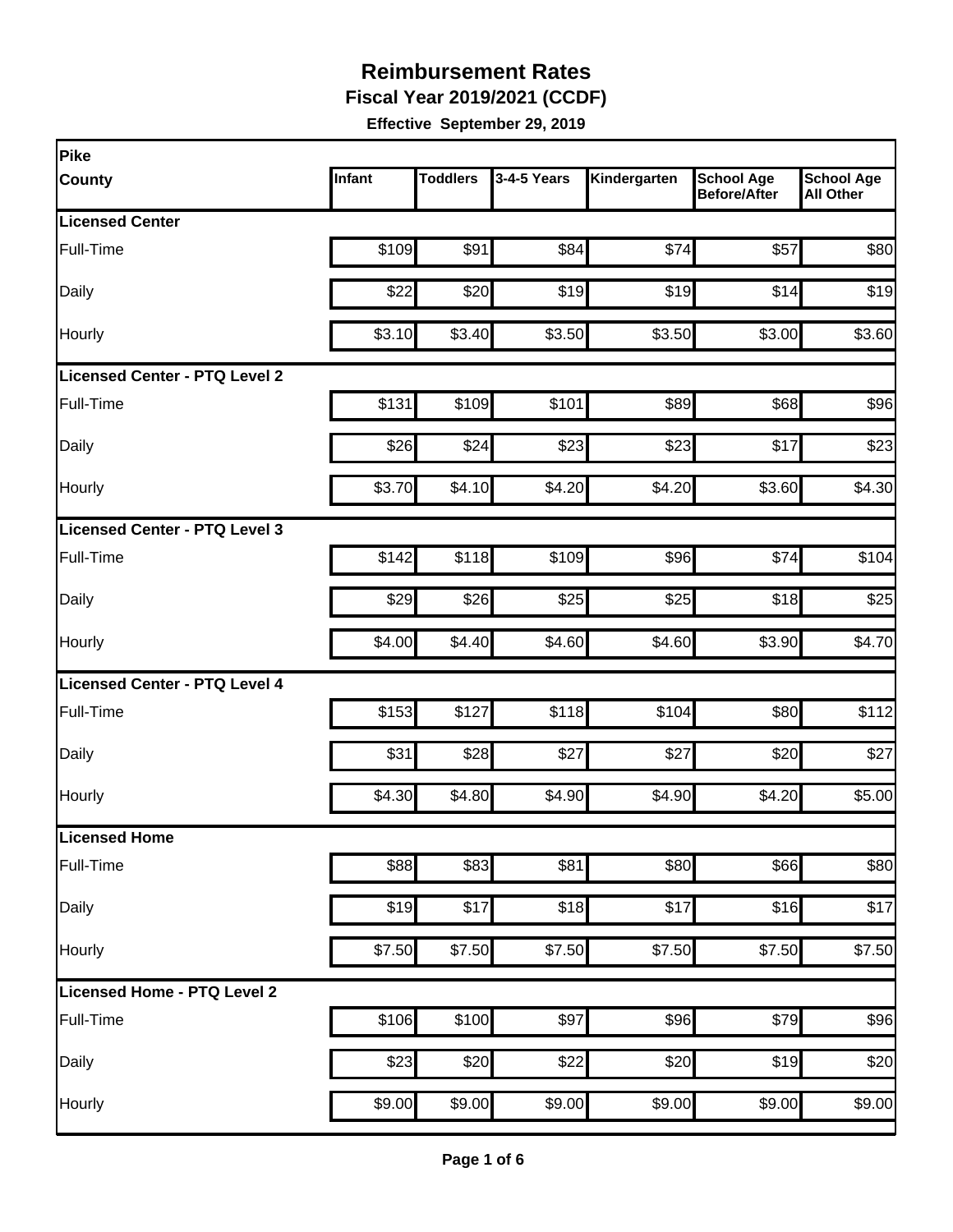**Fiscal Year 2019/2021 (CCDF)** 

| Pike                                     |         |                 |                  |                    |                                          |                                       |
|------------------------------------------|---------|-----------------|------------------|--------------------|------------------------------------------|---------------------------------------|
| <b>County</b>                            | Infant  | <b>Toddlers</b> | 3-4-5 Years      | Kindergarten       | <b>School Age</b><br><b>Before/After</b> | <b>School Age</b><br><b>All Other</b> |
| Licensed Home - PTQ Level 3              |         |                 |                  |                    |                                          |                                       |
| Full-Time                                | \$114   | \$108           | \$105            | \$104              | \$86                                     | \$104                                 |
| Daily                                    | \$25    | \$22            | \$23             | \$22               | \$21                                     | \$22                                  |
| Hourly                                   | \$9.80  | \$9.80          | \$9.80           | \$9.80             | \$9.80                                   | \$9.80                                |
| Licensed Home - PTQ Level 4              |         |                 |                  |                    |                                          |                                       |
| Full-Time                                | \$123   | \$116           | \$113            | \$112              | \$92                                     | \$112                                 |
| Daily                                    | \$27    | \$24            | \$25             | \$24               | \$22                                     | \$24                                  |
| Hourly                                   | \$10.50 | \$10.50         | \$10.50          | \$10.50            | \$10.50                                  | \$10.50                               |
| <b>Registered Ministry</b>               |         |                 |                  |                    |                                          |                                       |
| Full-Time                                | \$85    | \$85            | \$84             | \$62               | \$40                                     | \$68                                  |
| Daily                                    | \$17    | \$17            | \$17             | \$13               | \$10                                     | \$16                                  |
| Hourly                                   | \$3.10  | \$3.10          | \$2.70           | \$2.80             | \$2.70                                   | \$2.70                                |
| <b>Registered Ministry - PTQ Level 1</b> |         |                 |                  |                    |                                          |                                       |
| Full-Time                                | \$97    | \$88            | \$84             | \$68               | \$49                                     | \$74                                  |
| Daily                                    | \$20    | \$19            | \$18             | \$16               | \$12                                     | \$18                                  |
| Hourly                                   | \$3.10  | \$3.30          | \$3.10           | \$3.20             | \$2.90                                   | \$3.20                                |
| <b>Registered Ministry - PTQ Level 2</b> |         |                 |                  |                    |                                          |                                       |
| Full-Time                                | \$131   | \$109           | \$101            | \$89               | \$68                                     | \$96                                  |
| Daily                                    | \$26    | \$24            | $\overline{$}23$ | \$23               | \$17                                     | \$23                                  |
| Hourly                                   | \$3.70  | \$4.10          | \$4.20           | \$4.20             | \$3.60                                   | \$4.30                                |
| <b>Registered Ministry - PTQ Level 3</b> |         |                 |                  |                    |                                          |                                       |
| Full-Time                                | \$142   | \$118           | \$109            | \$96               | \$74                                     | \$104                                 |
| Daily                                    | \$29    | \$26            | \$25             | \$25               | \$18                                     | \$25                                  |
| Hourly                                   | \$4.00  | \$4.40          | \$4.60           | $\overline{$4.60}$ | \$3.90                                   | \$4.70                                |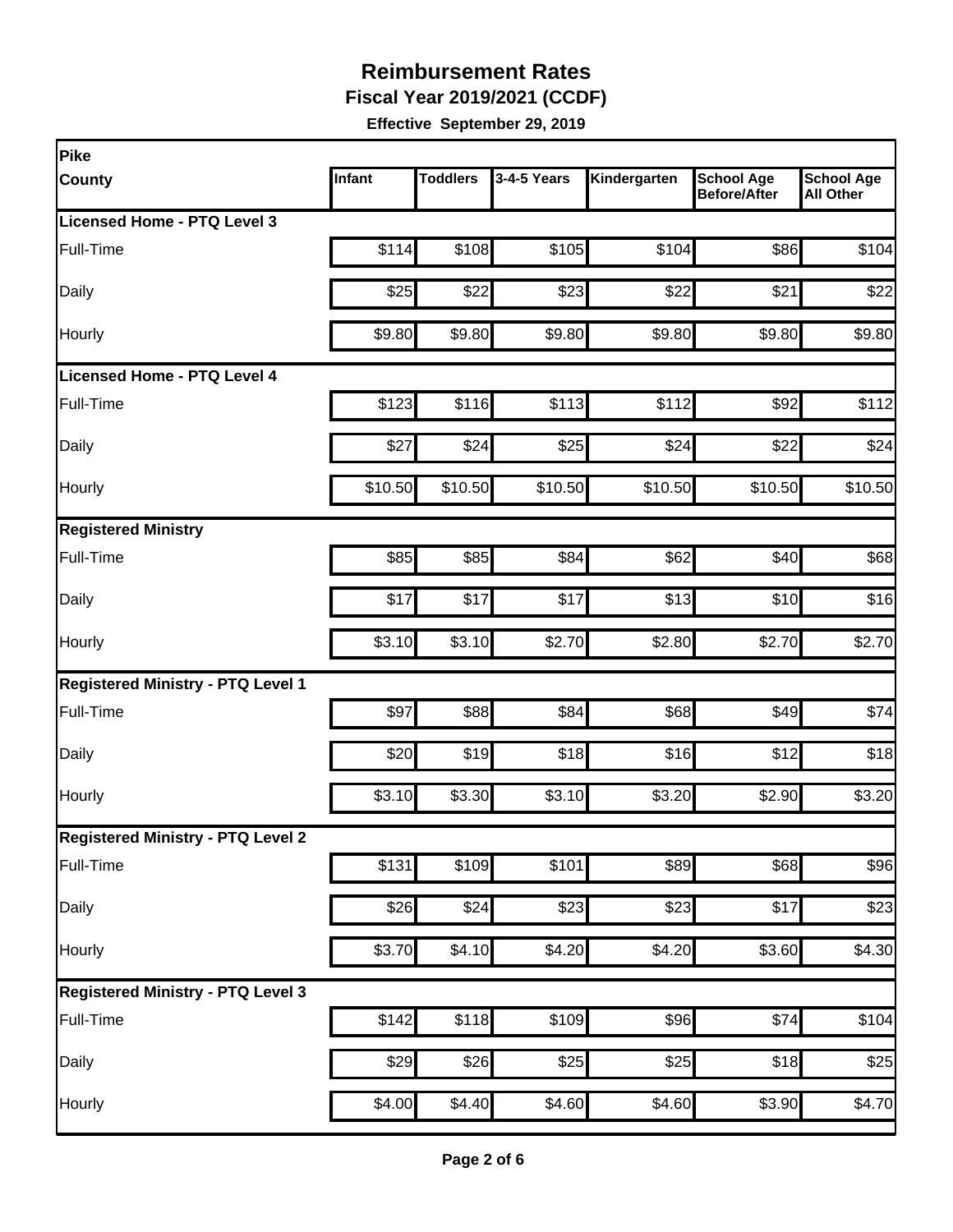**Fiscal Year 2019/2021 (CCDF)** 

| Pike                                     |        |                 |             |              |                                          |                                       |
|------------------------------------------|--------|-----------------|-------------|--------------|------------------------------------------|---------------------------------------|
| <b>County</b>                            | Infant | <b>Toddlers</b> | 3-4-5 Years | Kindergarten | <b>School Age</b><br><b>Before/After</b> | <b>School Age</b><br><b>All Other</b> |
| <b>Registered Ministry - PTQ Level 4</b> |        |                 |             |              |                                          |                                       |
| Full-Time                                | \$153  | \$127           | \$118       | \$104        | \$80                                     | \$112                                 |
| Daily                                    | \$31   | \$28            | \$27        | \$27         | \$20                                     | \$27                                  |
| Hourly                                   | \$4.30 | \$4.80          | \$4.90      | \$4.90       | \$4.20                                   | \$5.00                                |
| <b>Exempt Center</b>                     |        |                 |             |              |                                          |                                       |
| Full-Time                                | \$85   | \$85            | \$84        | \$62         | \$40                                     | \$68                                  |
| Daily                                    | \$17   | \$17            | \$17        | \$13         | \$10                                     | \$16                                  |
| Hourly                                   | \$3.10 | \$3.10          | \$2.70      | \$2.80       | \$2.70                                   | \$2.70                                |
| <b>Accredited Exempt Center</b>          |        |                 |             |              |                                          |                                       |
| Full-Time                                | \$120  | \$100           | \$92        | \$81         | \$61                                     | \$88                                  |
| Daily                                    | \$24   | \$22            | \$21        | \$21         | \$15                                     | \$21                                  |
| Hourly                                   | \$3.40 | \$3.70          | \$3.90      | \$3.90       | \$3.30                                   | \$4.00                                |
| <b>Exempt Home</b>                       |        |                 |             |              |                                          |                                       |
| Full-Time                                | \$67   | \$67            | \$67        | \$55         | \$22                                     | \$57                                  |
| Daily                                    | \$14   | \$15            | \$16        | \$14         | \$5                                      | \$14                                  |
| Hourly                                   | \$2.10 | \$1.70          | \$1.70      | \$1.90       | \$2.10                                   | \$1.70                                |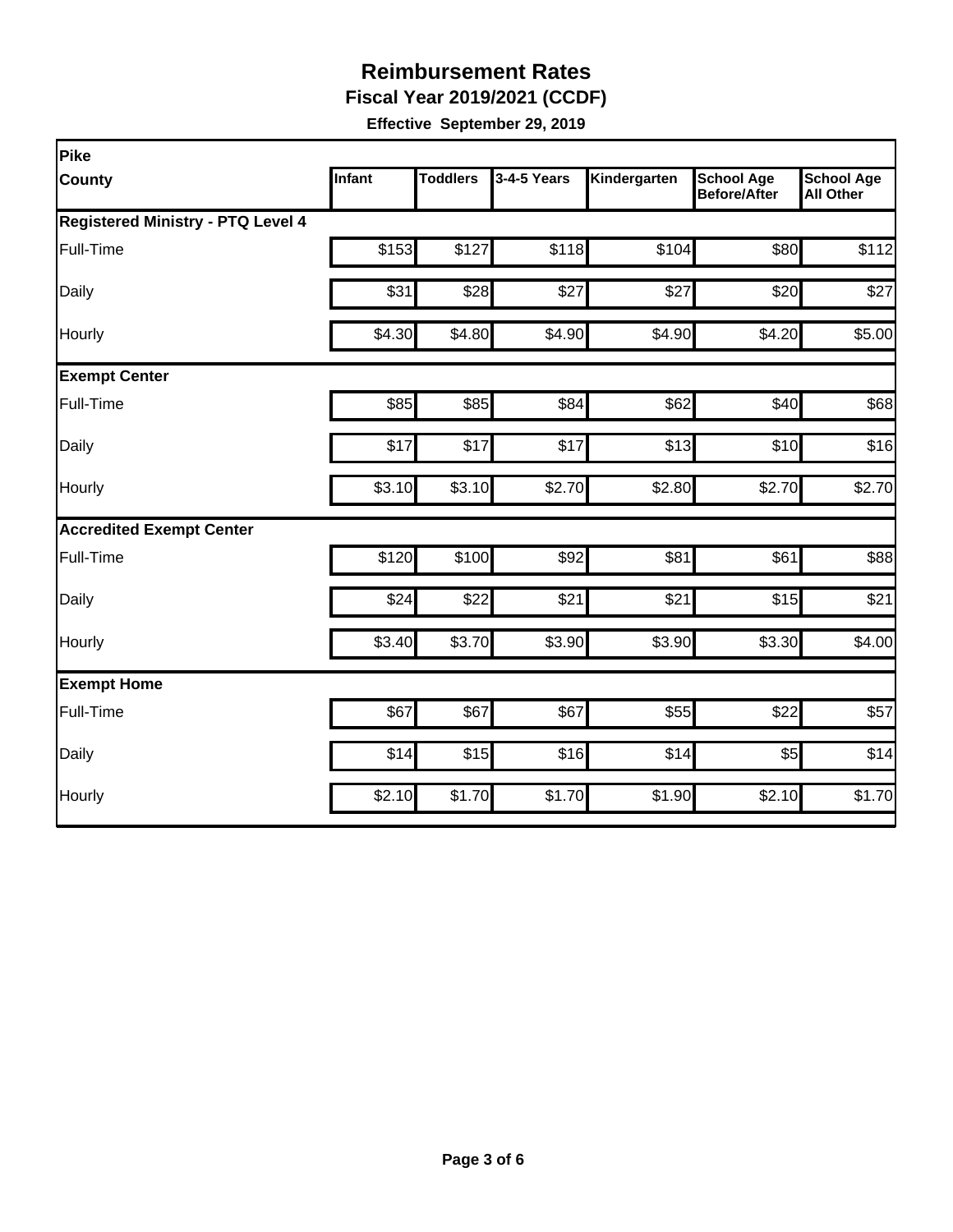**School Year 2019/2021 (OMW Pre-K)** 

| Pike                          |        |                 |             |              |                            |                         |
|-------------------------------|--------|-----------------|-------------|--------------|----------------------------|-------------------------|
| <b>County</b>                 | Infant | <b>Toddlers</b> | 3-4-5 Years | Kindergarten | School Age<br>Before/After | School Age<br>All Other |
| Licensed Center - PTQ Level 3 |        |                 |             |              |                            |                         |
| Full-Time                     |        |                 | \$119.90    |              |                            |                         |
| Daily                         |        |                 |             |              |                            |                         |
| Hourly                        |        |                 |             |              |                            |                         |
| Licensed Center - PTQ Level 4 |        |                 |             |              |                            |                         |
| Full-Time                     |        |                 | \$129.80    |              |                            |                         |
| Daily                         |        |                 |             |              |                            |                         |
| Hourly                        |        |                 |             |              |                            |                         |
| Licensed Home - PTQ Level 3   |        |                 |             |              |                            |                         |
| Full-Time                     |        |                 | \$115.50    |              |                            |                         |
| Daily                         |        |                 |             |              |                            |                         |
| Hourly                        |        |                 |             |              |                            |                         |
| Licensed Home - PTQ Level 4   |        |                 |             |              |                            |                         |
| Full-Time                     |        |                 | \$124.30    |              |                            |                         |
| Daily                         |        |                 |             |              |                            |                         |
| Hourly                        |        |                 |             |              |                            |                         |
| VCP Ministry - PTQ Level 0    |        |                 |             |              |                            |                         |
| Full-Time                     |        |                 | \$92.40     |              |                            |                         |
| Daily                         |        |                 |             |              |                            |                         |
| Hourly                        |        |                 |             |              |                            |                         |
| VCP Ministry - PTQ Level 3    |        |                 |             |              |                            |                         |
| Full-Time                     |        |                 | \$119.90    |              |                            |                         |
| Daily                         |        |                 |             |              |                            |                         |
| Hourly                        |        |                 |             |              |                            |                         |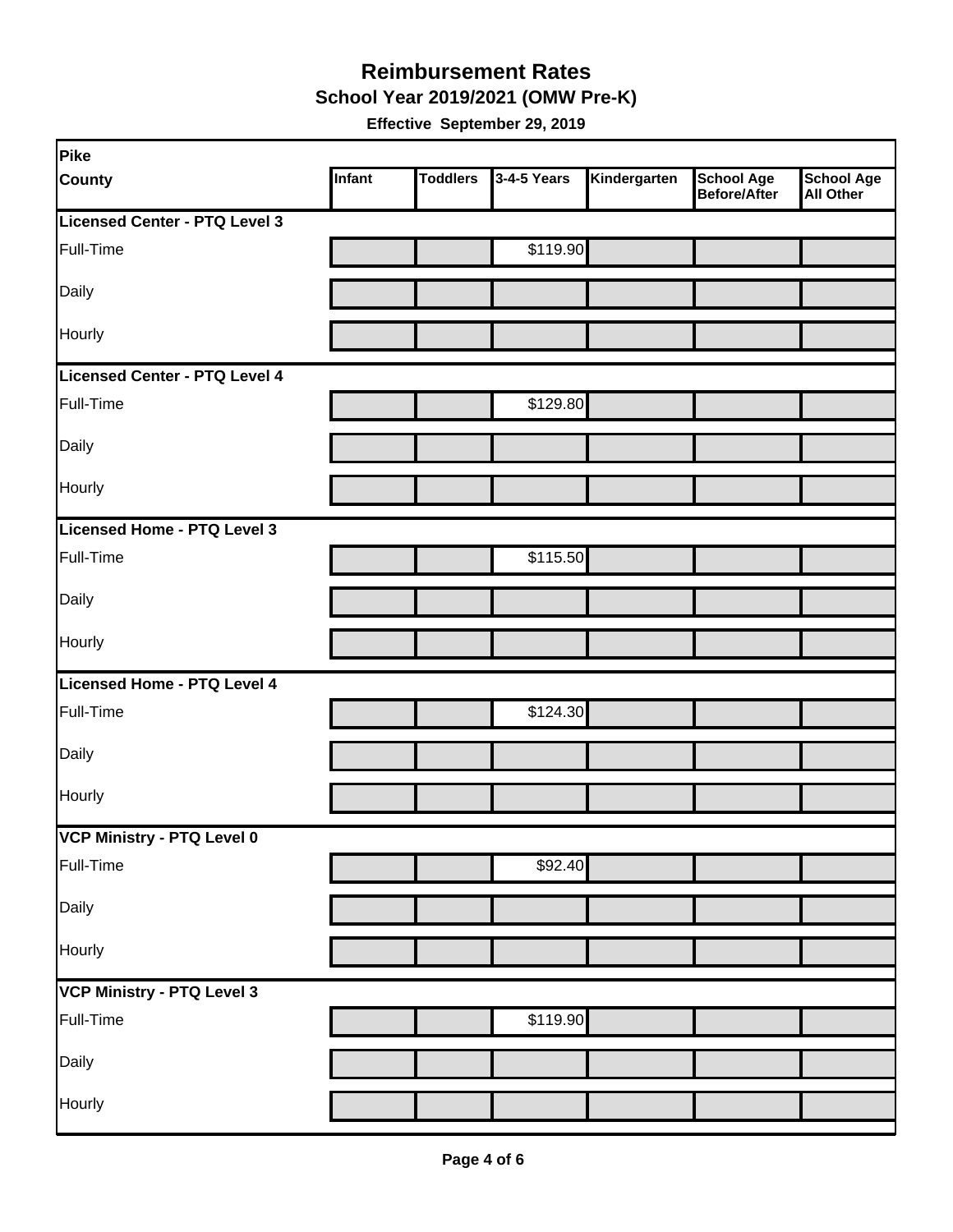**School Year 2019/2021 (OMW Pre-K)** 

| Pike                                           |        |                 |             |              |                                   |                                       |
|------------------------------------------------|--------|-----------------|-------------|--------------|-----------------------------------|---------------------------------------|
| <b>County</b>                                  | Infant | <b>Toddlers</b> | 3-4-5 Years | Kindergarten | <b>School Age</b><br>Before/After | <b>School Age</b><br><b>All Other</b> |
| <b>VCP Ministry - PTQ Level 4</b>              |        |                 |             |              |                                   |                                       |
| Full-Time                                      |        |                 | \$129.80    |              |                                   |                                       |
| Daily                                          |        |                 |             |              |                                   |                                       |
| Hourly                                         |        |                 |             |              |                                   |                                       |
| Private Accredited School - PTQ Level 0        |        |                 |             |              |                                   |                                       |
| Full-Time                                      |        |                 | \$92.40     |              |                                   |                                       |
| Daily                                          |        |                 |             |              |                                   |                                       |
| Hourly                                         |        |                 |             |              |                                   |                                       |
| Private Accredited School - PTQ Level 1        |        |                 |             |              |                                   |                                       |
| Full-Time                                      |        |                 | \$92.40     |              |                                   |                                       |
| Daily                                          |        |                 |             |              |                                   |                                       |
| Hourly                                         |        |                 |             |              |                                   |                                       |
| <b>Private Accredited School - PTQ Level 2</b> |        |                 |             |              |                                   |                                       |
| Full-Time                                      |        |                 | \$111.10    |              |                                   |                                       |
| Daily                                          |        |                 |             |              |                                   |                                       |
| Hourly                                         |        |                 |             |              |                                   |                                       |
| Private Accredited School - PTQ Level 3        |        |                 |             |              |                                   |                                       |
| Full-Time                                      |        |                 | \$119.90    |              |                                   |                                       |
| Daily                                          |        |                 |             |              |                                   |                                       |
| Hourly                                         |        |                 |             |              |                                   |                                       |
| Private Accredited School - PTQ Level 4        |        |                 |             |              |                                   |                                       |
| Full-Time                                      |        |                 | \$129.80    |              |                                   |                                       |
| Daily                                          |        |                 |             |              |                                   |                                       |
| Hourly                                         |        |                 |             |              |                                   |                                       |